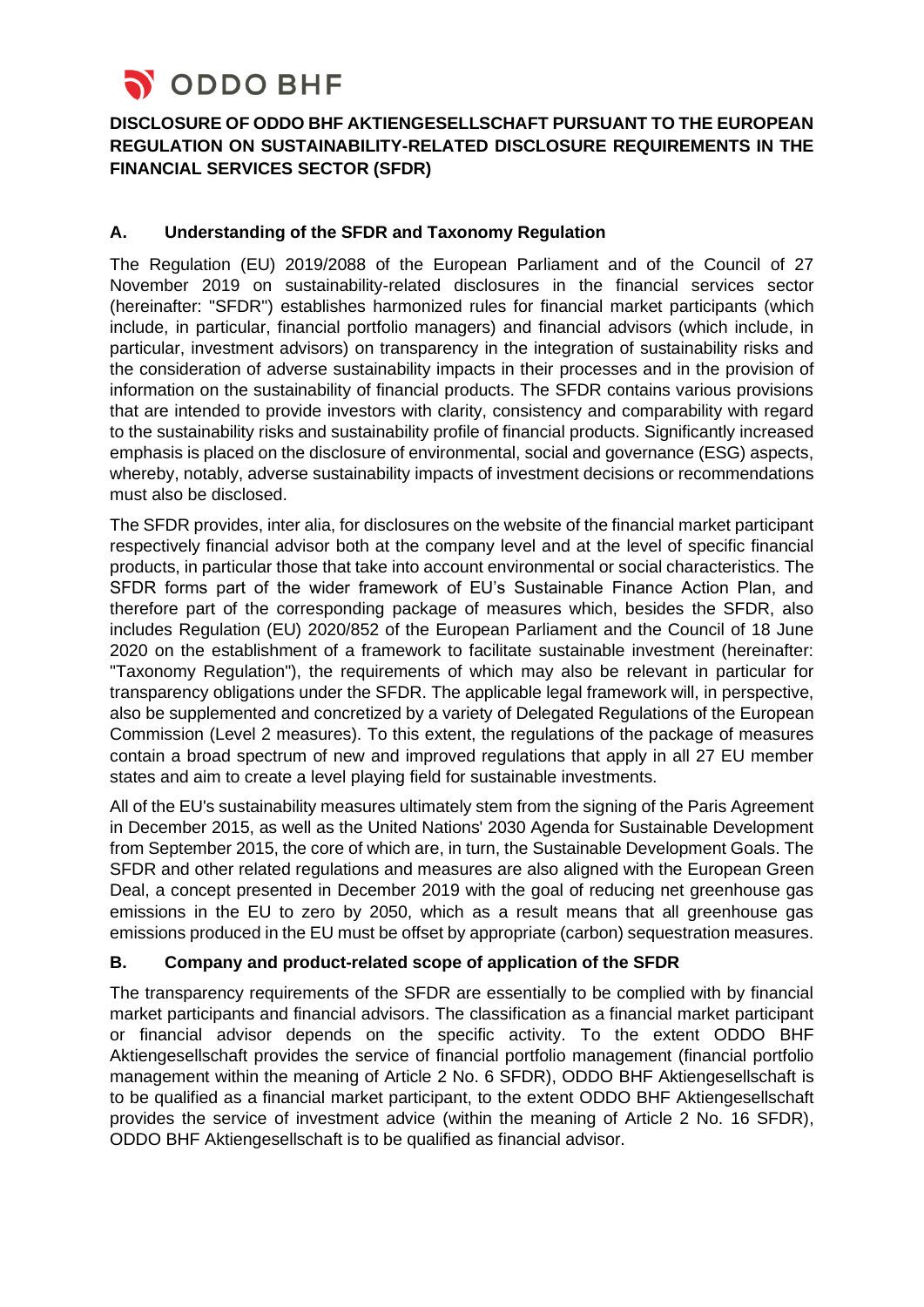

Furthermore, the classification of financial products, which in particular also includes portfolios managed within the scope of Asset Management, into three categories is decisive for the SFDR:

- **Article 6 SFDR** covers financial products not covered by Article 8 or Article 9 of the SFDR.
- **Article 8 SFDR** covers financial products that advertise environmental and social characteristics, or a combination of these characteristics, among other features, provided that the companies in which investments are made apply good corporate governance practices.
- **Article 9 SFDR** covers financial products targeting bespoke sustainable investments.

Due to the investment process of ODDO BHF Aktiengesellschaft, all portfolios managed by ODDO BHF Aktiengesellschaft in the course of Asset Management fall under Article 6.

### **C. Statement of ODDO BHF Aktiengesellschaft on compliance with the SFDR on entity level**

The topic of sustainability, including the conservation of ecological resources and fair living conditions, is of central importance to ODDO BHF Aktiengesellschaft. As a company, ODDO BHF Aktiengesellschaft would like to contribute in this respect to a more sustainable, resource-efficient economy with the aim of reducing the risks and effects of climate change in particular.

In addition to observing sustainability goals in its corporate organisation itself, ODDO BHF Aktiengesellschaft, as a portfolio manager and investment advisor, sees itself with a special responsibility to actively promote sustainability in its many facets, including through the means of investment, and also to sensitise its clients to aspects of sustainability when structuring the business relationship, they have with ODDO BHF Aktiengesellschaft, thereby contributing to a more sustainable economy overall. To this end, ODDO BHF Aktiengesellschaft takes into account - in addition to traditional criteria - environmental and social criteria as well as aspects of responsible corporate governance in the companies in which ODDO BHF Aktiengesellschaft invests as part of its Asset Management activities. In the course of the implementation of this approach, ODDO BHF Aktiengesellschaft takes into account the applicable legal framework (including the SFDR).

Against this background, ODDO BHF Aktiengesellschaft declares the following with regard to the requirements of the SFDR:

### **I. Consideration of sustainability risks (disclosure pursuant to Article 3 SFDR)**

In order to support sustainable investments, Art. 3 SFDR contains the obligation to disclose information on the integration of sustainability risks in investment decision-making processes in course of Asset Management and the inclusion of sustainability risks in the performance of investment advisory activities. The approach applied by ODDO BHF Aktiengesellschaft is explained in more detail below.

### **1. Sustainability Risks**

Environmental conditions, social upheaval and/or poor corporate governance can have a negative impact on the value of our clients' investments and assets in several respects. These risks can have a direct impact on the net assets, financial position and results of operations, and also on the reputation of the investment assets.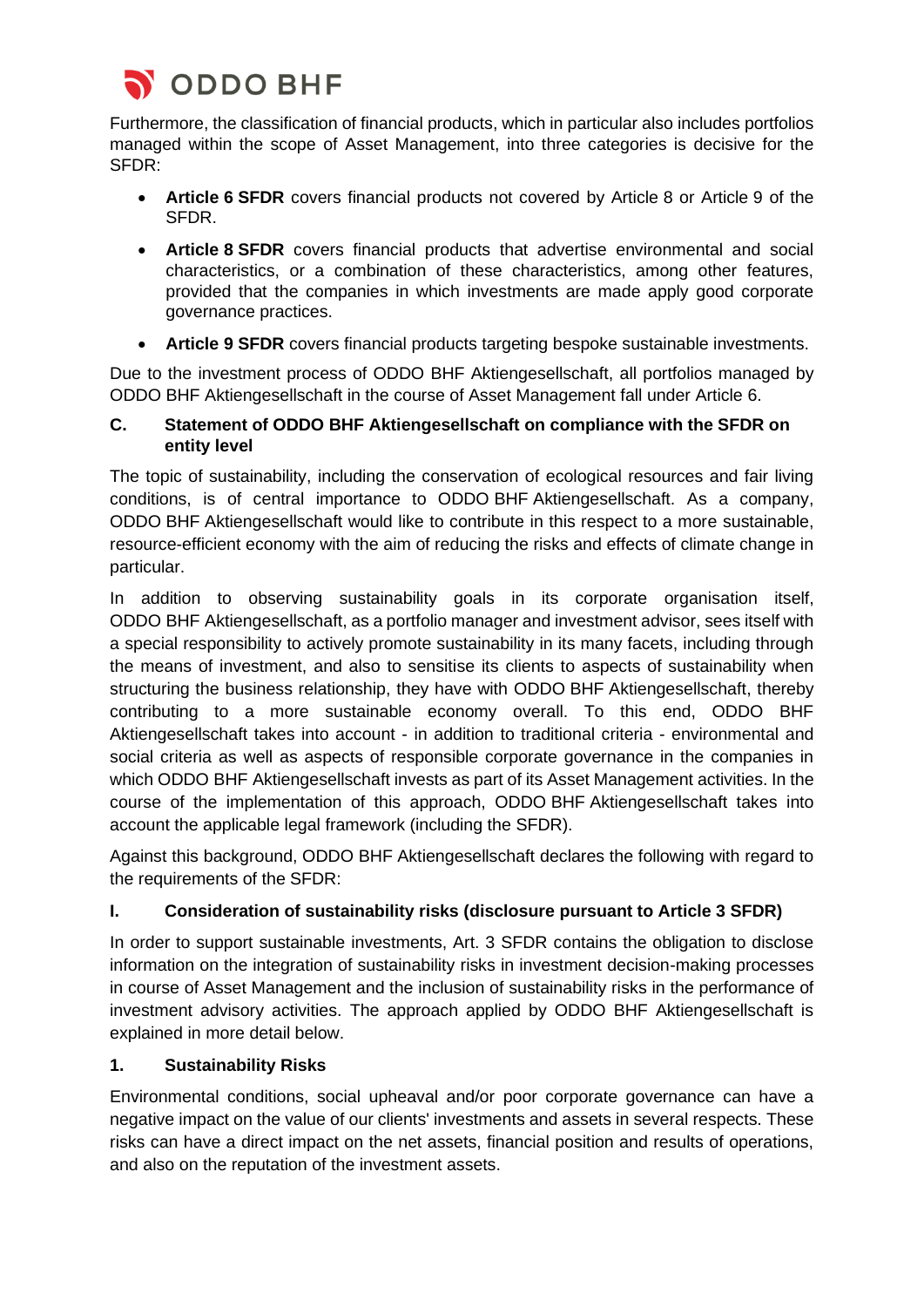

Accordingly, Article 2 No. 22 SFDR defines sustainability risks as environmental, social or governance events or conditions, the occurrence of which could have an actual or potential material adverse effect on the value of the investment.

The area of the environment ("**e**nvironmental") concerns, for example, climate protection, the protection of biodiversity and the protection of water and marine resources. Sustainability risks in this area are divided into physical risks and transition risks.

- Physical risks arise in particular with regard to individual extreme weather events and their consequences (such as periods of heat and drought, flooding, storms, hail, forest fires, avalanches) as well as with regard to long-term changes in climatic and ecological conditions (such as precipitation frequency and amounts, weather instability, sea-level rise, changes in ocean and air currents, acidification of the oceans, increase in average temperatures with regional extremes). These can have direct consequences (such as impairment or destruction of operational/production facilities of individual companies or entire regions) as well as indirect consequences (such as in the form of a breakdown of supply chains, the abandonment of water-intensive business activities or armed conflicts). In addition, those who cause environmental damage or companies that have promoted climate change may be held responsible by the state for the consequences.
- Transition risks exist in particular in connection with the transition to a low-carbon economy: for example, political measures can lead to an increase in the price and/or shortage of fossil fuels (examples: coal phase-out, CO2 tax) or to high investment costs due to the necessary renovation of buildings and facilities. New technologies can displace known ones (example: electromobility), changed preferences of contractual partners or customers and societal expectations can endanger companies and their business models that do not adapt to such changes in a suitable way or not in time.
- There is also an interdependence between physical risks and transition risks, as a sharp increase in physical risks would require a more abrupt change in the economy, which in turn leads to higher transition risks.

Events, developments or behaviour that can be assigned to the areas of social affairs ("**s**ocial") and corporate governance ("**g**overnance") can also have a negative impact on the assets, financial and earnings situation of a company if the probability of their occurrence is not sufficiently priced into the valuation of the assets or liabilities concerned. Such risks in the area of social affairs result, for example, from non-compliance with recognised labour standards (e.g. child and forced labour) or binding requirements in the area of occupational safety or health protection. In the area of corporate governance, such risks can arise from tax evasion or corruption, among other things. Such risks materialise, for example, in the form of compensation payments or fines, which usually also has an impact on the reputation of the company concerned.

Sustainability risks can impact and/or contribute significantly to traditional risks of an investment (such as industry, issuer or liquidity risk). Various sustainability risks can also occur cumulatively. Sustainability risks may affect entire sectors, industries and/or regions, and may be subject to widely varying manifestations.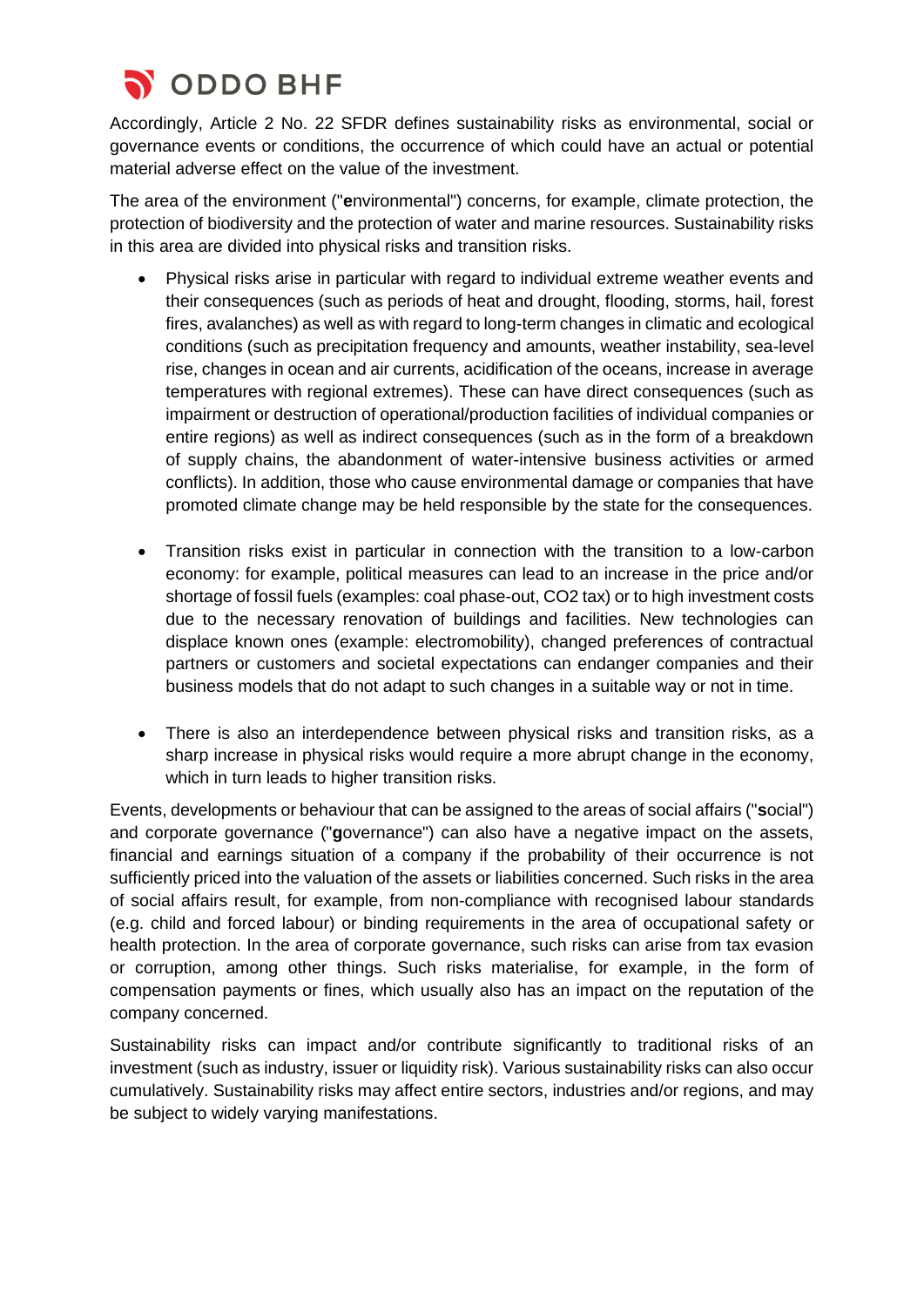

## **2. ODDO BHF Aktiengesellschaft's approach regarding the consideration of sustainability risks**

Since such risks to the assets, financial and earnings situation, and also to the reputation of the investment assets cannot ultimately be completely ruled out, ODDO BHF Aktiengesellschaft has developed strategies which provide ODDO BHF Aktiengesellschaft with the possibility to identify and limit sustainability risks.

In order to limit risks, ODDO BHF Aktiengesellschaft attempts to identify and, if possible, exclude investments in companies that exhibit an increased risk potential. With specific exclusion criteria, which focus in particular on the business model of a specific investment object, ODDO BHF Aktiengesellschaft sees itself in a position to also align investment decisions and/or investment recommendations with environmental, social or company-related values. For this purpose, it generally also makes use of data from recognized data providers. ODDO BHF Aktiengesellschaft currently applies the following exclusion criteria for new investments at the individual security level:

- Sector exclusions: companies with significant turnover in weapons, gambling, pornography, tobacco and coal are excluded from investment. The question of when a turnover is considered significant is resolved on a sector-specific basis: for most sectors currently a turnover share of more than 5% is considered to be significant, but for some sectors respectively sub-sectors of these sectors other thresholds are considered to be relevant in some cases (for example, an investment in companies that generate revenues in the field of certain weapons is completely excluded).
- Non-compliance with the principles of the United Nation's Global Compact: companies that violate the principles of the United Nation's Global Compact are excluded from investment.
- Poor sustainability ratings: companies and countries with poor sustainability ratings are excluded from investment (according to MSCI ESG Research methodology: "CCC" sustainability rating as well as "B" sustainability rating if at least one of the E-, S- or Gvalues is lower than 3 [out of 10]).

The sustainability criteria are, in principle (to the extent that corresponding data are available) also to be applied to indirect investments (e.g. funds, certificates). In this context, the above criteria - modified accordingly - apply to indirect investments consolidated at the level of the respective investment instrument.

The identification of suitable investments may also consist of ODDO BHF Aktiengesellschaft investing in or recommending investment funds whose investment policy is already equipped with a suitable and recognized sustainability filter to reduce sustainability risks. The identification of suitable investments to limit sustainability risks may also consist of ODDO BHF Aktiengesellschaft using ESG ratings from recognized rating agencies for the pre-selection of financial instruments used in course of Asset Management or recommended as part of investment advice. The concrete details result from the individual agreements.

## **II. Statement on principal adverse sustainability impacts of ODDO BHF Aktiengesellschaft as financial market participant (disclosure pursuant to Article 4 SFDR)**

In order to promote sustainable investments, Article 4 SFDR contains the obligation to disclose information on the consideration of the principal adverse sustainability impacts in the course of Asset Management. The approach applied by ODDO BHF Aktiengesellschaft is explained in more detail below.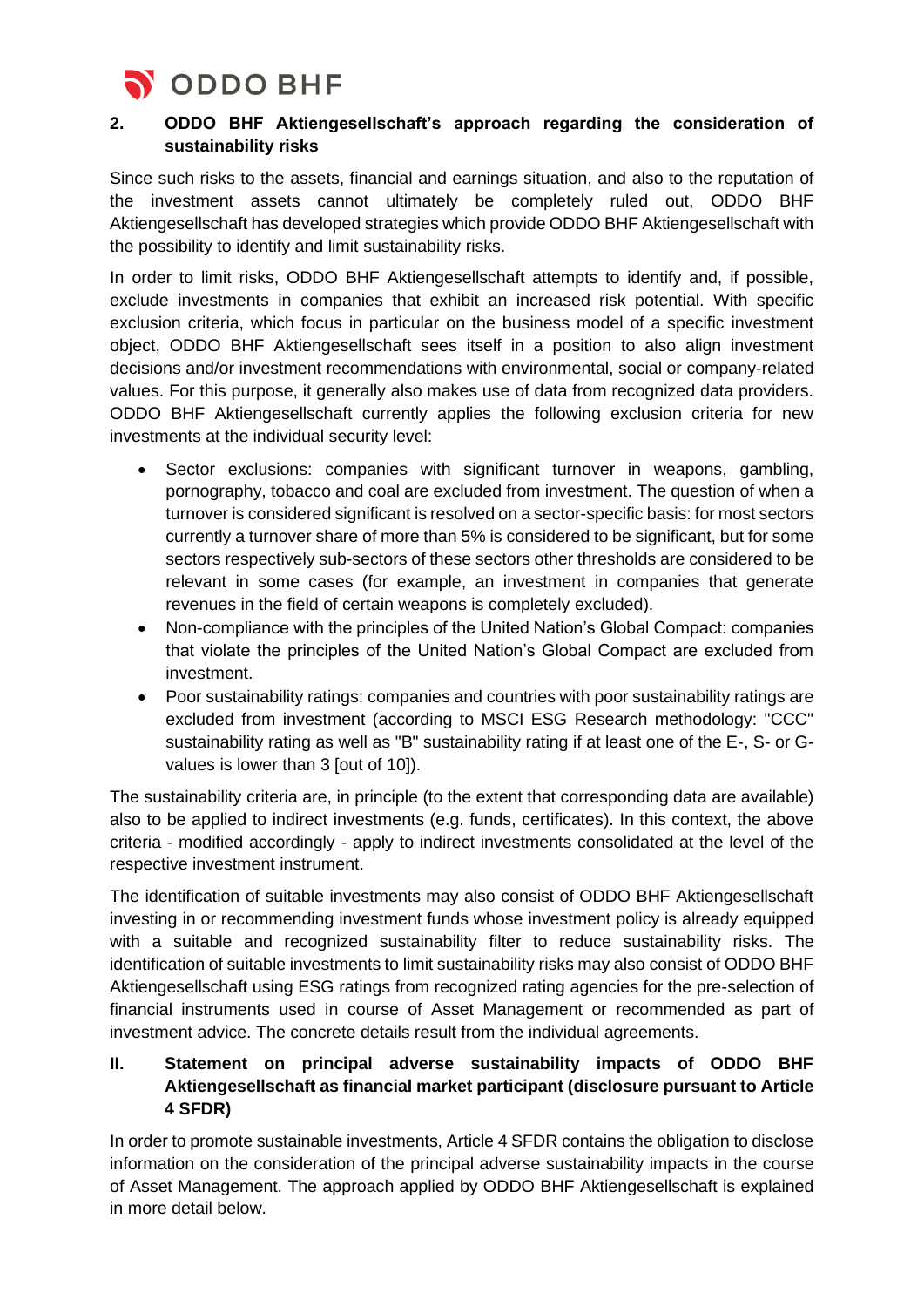

#### **1. Summary**

This statement issued by ODDO BHF Aktiengesellschaft (LEI: 529900XLAZ15LYK8XK27) in its function as financial market participant serves to fulfil the obligation to disclose the approach taken by ODDO BHF Aktiengesellschaft in taking into account the principal adverse sustainability impacts of investment decisions as provided for in Article 4 SFDR. It applies to all portfolios managed by ODDO BHF Aktiengesellschaft within the scope of Asset Management (financial products as defined by the SFDR).

The disclosure obligation pursuant to Article 4 SFDR will be supplemented or specified in the future by corresponding implementing regulations of the European Commission (Level 2 measures), which are neither in force nor applicable at the time of publication of this statement and therefore cannot be fully considered in the context of this statement.

ODDO BHF Aktiengesellschaft takes into account the principal adverse impacts (hereinafter also: "PAI") of its investment decisions on sustainability factors since 30 June 2021 (for details, see the statements below). In the context of future declarations, ODDO BHF Aktiengesellschaft will also disclose these impacts in quantitative terms - in accordance with the respective applicable legal requirements.

As can be derived from the explanations below, ODDO BHF Aktiengesellschaft considers various types of adverse impacts when making investment decisions. In particular, as any Level 2 measures are currently neither in force nor applicable, there are currently no formal requirements in this regard, so ODDO BHF Aktiengesellschaft has developed its own approach. It should be noted in particular that PAIs are taken into account as additional criteria in the context of the selection of financial instruments, but without PAIs necessarily always having a higher weighting than other aspects of decisive relevance in the context of investment decisions.

#### **2. Description of principal adverse sustainability impacts**

The investment decisions taken by ODDO BHF Aktiengesellschaft in the context of Asset Management may have adverse impacts on the environment (e.g. climate, water, biodiversity) as well as on social and employee concerns, and may also be detrimental to the fight against corruption and bribery. Therefore, ODDO BHF Aktiengesellschaft has a fundamental interest in fulfilling its responsibility as a portfolio manager and in helping to avoid such impacts in the context of its investment decisions.

The principal adverse effects will be reviewed by ODDO BHF Aktiengesellschaft on a quarterly basis since 30 June 2021. Since 30 June 2021, ODDO BHF Aktiengesellschaft estimates the principal adverse effects to be taken into account in investment decisions in course of Asset Management as follows:

#### • **Greenhouse gas emissions**

The companies in which investments are made within in course of Asset Management (hereinafter: "Portfolio Companies") produce greenhouse gas emissions (within the meaning of Article 3 (1) of Regulation (EU) 2018/842 of the European Parliament and of the Council of 30 May 2018).

#### • **Revenues in the field of fossil fuels**

Portfolio Companies may generate parts of their revenues in the fossil fuel sector, for example through the extraction or sale of thermal coal.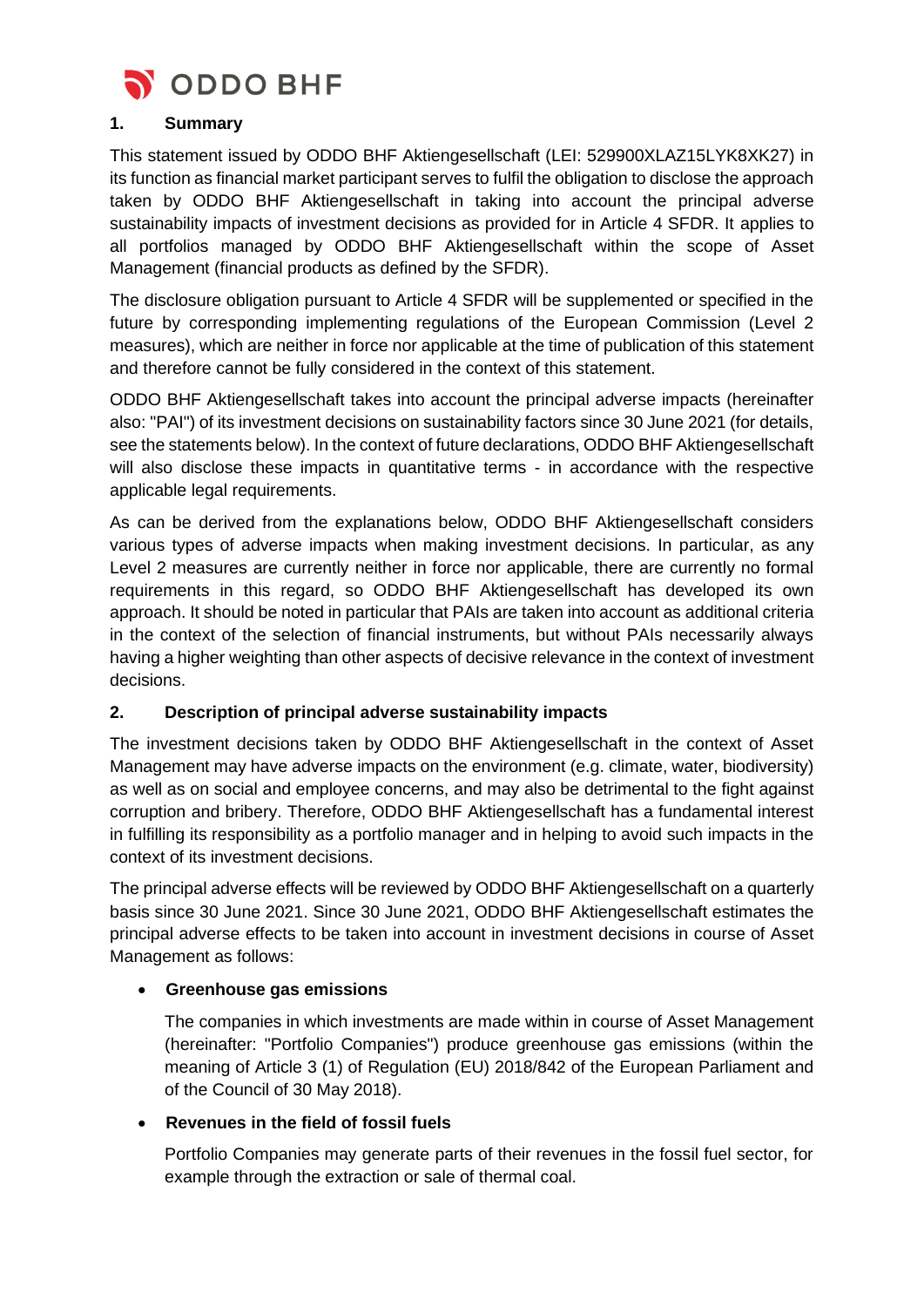

ODDO BHF

#### • **Revenues in the fields of weapons, gambling, pornography or tobacco**

Portfolio Companies may generate part of their revenues from weapons, gambling, pornography or tobacco.

#### • **Non-compliance with the principles of the United Nation's Global Compact**

Portfolio Companies are subject to the risk of non-compliance with the minimum standards relating to human rights, labour law, environmental protection and anticorruption in accordance with the principles of the United Nation's Global Compact.

ODDO BHF Aktiengesellschaft has taken various measures to manage the PAIs identified. ODDO BHF Aktiengesellschaft has established corresponding guidelines for the investment process in its Asset Management. The relevant guidelines for the investment universe relevant to Asset Management and the investment decisions made therein are made available to all portfolio managers and are continuously developed with them. The relevant components of the investment process form a sound basis for sustainability-oriented decisions within the selection process.

The relevant specifications take particular account of data from service providers specialising in sustainability analyses (currently MSCI ESG Research). On this basis, all investments are analysed in terms of their environmental, social and corporate governance sustainability as part of Asset Management. An own ESG approach is used for individual financial instruments, which serves to take into account the most principal adverse impacts of investment decisions on sustainability factors (at the same time it serves to include sustainability risks in investment decisions). This approach is essentially based on the application of exclusion criteria at the individual title level:

- Sector exclusions: companies with significant turnover in weapons, gambling, pornography, tobacco and coal are excluded from investment. The question of when a turnover is considered significant is resolved on a sector-specific basis: for most sectors currently a turnover share of more than 5% is considered to be significant, but for some sectors respectively sub-sectors of these sectors other thresholds are considered to be relevant in some cases (for example, an investment in companies that generate revenues in the field of certain weapons is completely excluded).
- Non-compliance with the principles of the United Nation's Global Compact: companies that violate the principles of the United Nation's Global Compact are excluded from investment.
- Poor sustainability ratings: companies and countries with poor sustainability ratings are excluded from investment (according to MSCI ESG Research methodology: "CCC" sustainability rating as well as "B" sustainability rating if at least one of the E-, S- or Gvalues is lower than 3 [out of 10]).

The sustainability criteria are, in principle (to the extent that corresponding data are available) also to be applied to indirect investments (e.g. funds, certificates). In this context, the above criteria - modified accordingly - apply to indirect investments consolidated at the level of the respective investment instrument.

In perspective, ODDO BHF Aktiengesellschaft will continue to develop its approach, whereby it is significantly dependent on corresponding data and its quality. Beyond that, ODDO BHF Aktiengesellschaft is currently in the process of closely reviewing the data situation and to tap into a more comprehensive supply of relevant data.